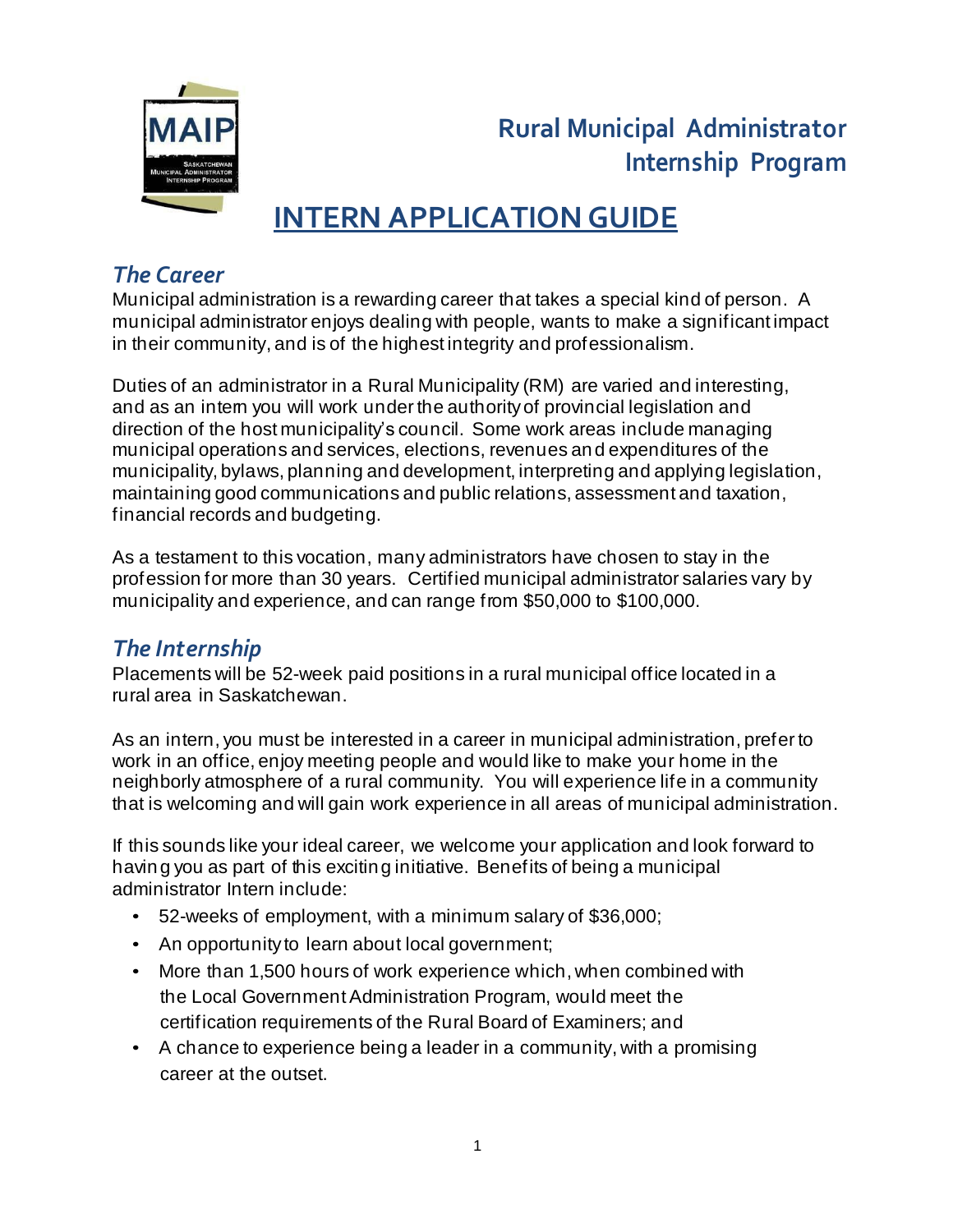#### *Selection Criteria*

You **MUST** meet the following minimum eligibility criteria to be considered for an internship position:

- $\Box$  Not currently employed as a municipal administrator;
- $\Box$  Completed at least some post-secondary education or relevant experience in the areas of Local Government Authority, Commerce, Administration, or Public Administration;
- $\Box$  Be willing to complete the Local Government Authority Program through the University of Regina (if necessary) to meet the requirements of the Rural Board of Examiners;
- $\Box$  Have a desire to experience and learn the core functions of a municipality;
- □ Be bondable: and
- $\Box$  Be willing to relocate to host municipality, if necessary.
- $\Box$  Work or volunteer experience that is related to the skills needed in municipal administration; and

#### *Application Process*

- $\Box$  RMs that apply to Rural MAIP most often jointly apply with an intern. Interested Interns are therefore encouraged to contact RMs where they are interested in interning. Contact information for Saskatchewan RMs can be found online at: http://www.mds.gov.sk.ca/apps/Pub/MDS/welcome.aspx
- $\Box$  Applications from interested interns are also accepted on an ongoing basis. They are kept on file and shared with RMs that contact SARM looking for potential interns. Host RMs can then contact interns they are interested in interviewing for an internship in their RM.
- $\Box$  Once an Intern has a host RM interested in hosting them for an internship both the Host RM and Intern Applications will be evaluated by a committee consisting of officials from the Saskatchewan Association of Rural Municipalities and the Rural Municipal Administrators' Association.
- $\Box$  The applications are reviewed to ensure both the intern and host meet the criteria of the Rural MAIP Program. The review process can take 2 to 3 weeks.

#### *Note: Internship placements do not guarantee a position at the end of the 52-week term.*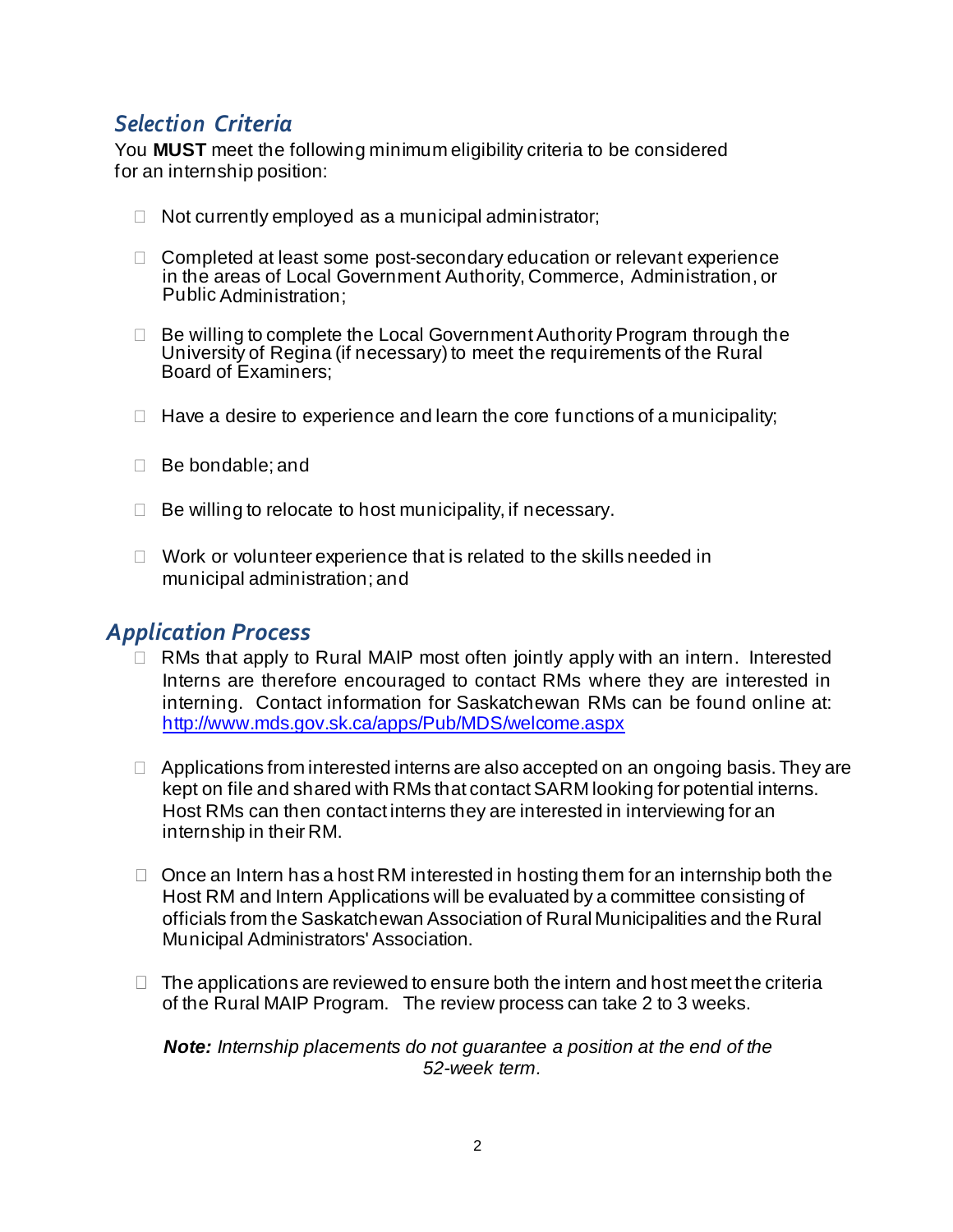# *Rural Municipal Administrator Internship Program INTERN APPLICATION FORM*

#### *Please include this document with your applicationpackage.*

To apply for an internship placement, complete the following sections as part of your application package. Be sure to include all supporting documentation.

*Note: Incomplete packages may not be considered.*

#### *Information to include in application package:*

- □ Contact information:
- □ Cover letter and resume:
- $\Box$  Transcripts from most recent or post-secondary institutions attended (photocopies are acceptable); and
- $\Box$  3 letters of reference (e.g. character, work/volunteer, education). *Note: A criminal record check may be requested.*

## *Contact Information*

*Cover Letter*

Email:

In 3 pages or less please outline how you meet each of the selection criteria listed in the Intern Application Guide. It should also include information about:

- $\Box$  Your connection to rural Saskatchewan, or your interest in exploring a career as a municipal administrator;
- $\Box$  Your long-term career goals and objectives;
- $\Box$  Why you think you should be chosen as an intern; and
- $\Box$  If chosen, where are your preferred locations in the province